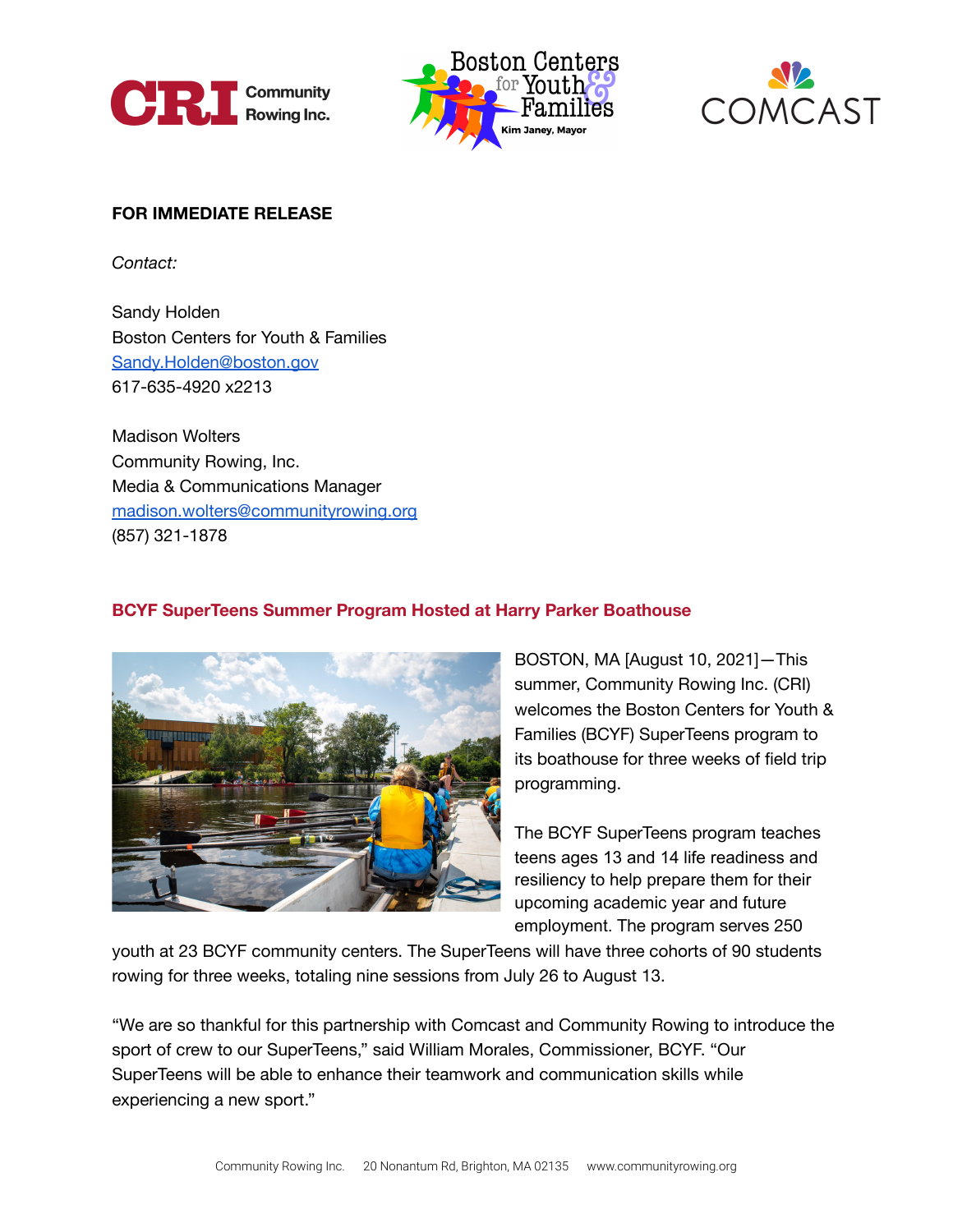The SuperTeens launch from the docks of the award-winning Harry Parker Boathouse, equipped with world-class rowing equipment, to experience the beautifully restored Charles River in a new way.

"We are so excited by the opportunity to strengthen our connection to the Boston community through this partnership with BCYF," said Ted Benford, Executive Director of CRI. "This program embodies our commitment to providing opportunities for personal growth that come not only from the sport of rowing but from lessons learned and relationships enriched."

Across three sessions, CRI coaches introduce the fundamentals of rowing from boat terminology, technique, safety, and teamwork and progress to full team rowing with certified lifeguards onsite each day. Sessions give BCYF youth the time to reflect and share how their physical activity creates lessons in teamwork and trust.

"Not everyone has the opportunity to go rowing where they live," said Camilla Molina, a SuperTeen at the BCYF Tynan Community Center in South Boston. "We are so lucky to live where we do and be able to learn from Community Rowing."

The BCYF SuperTeens summer program at CRI is generously sponsored by Comcast. Comcast has supported BCYF since 2003 in a variety of ways—including powering "Lift Zones" with super-charged WiFi at all of the organization's 27 open locations.

"This great program offers memorable experiences and teaches lifelong skills to SuperTeens from across the city," said Tim Kelly, Vice President of Government Affairs for Comcast's Greater Boston Region. "We are once again delighted to cheer on the participants and contribute to the SuperTeens' program continued success.''

## *###*

*Boston Centers for Youth & Families (BCYF) is the City of Boston's largest youth and human service agency. BCYF operates 36 community centers in Boston that offer a variety of engaging and enriching programs for people of all ages created through community input and need. BCYF also oversees citywide programs including the nationally-recognized violence intervention and prevention SOAR Program (formerly Streetworker Program), the GIRLS Initiative, Camp Joy special needs program and many aquatic offerings.*

*Community Rowing Inc. (CRI) was founded in 1985 as a nonprofit organization dedicated to the belief that the sport of rowing provides unique opportunities to promote personal and community growth*